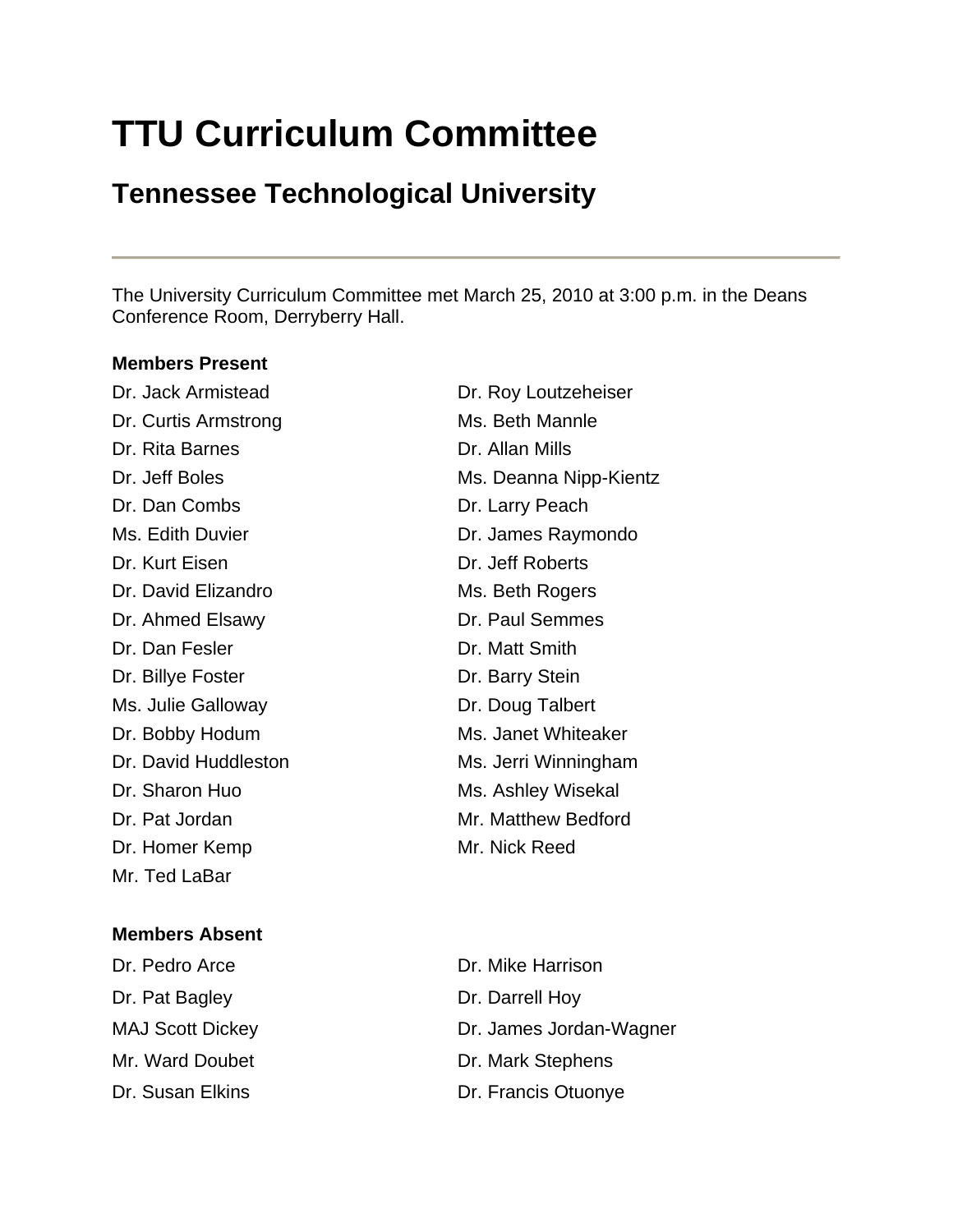Dr. Shelia Green Dr. Stephen Robinson

# **Official Representatives**

Dr. Melinda Anderson for Dr. Bailey

Dr. Magdalena Rappl for Dr. Laurila

Dr. Charles Carnal for Dr.Parke

# **Guests**

Dr. Halina Ablamowicz Dr. Colleen Hays

Dr. Helen Dainty **Ms. Denise Hensley** 

Dr. Laura Graves

# **SUMMARY OF PROCEEDINGS**

- I. Approval of agenda as revised
- II. Approval of February 18, minutes
- III. Approval of deletion of Industrial Systems Engineering Program
- IV. Approval of curriculum changes from the Department of Music and Art
- V. Approval of course addition from the Department of Biology
- VI. Approval of course and curriculum changes from the Department of Mathematics
- VII. Approval of course addition and curriculum changes from the Department of English and Communications
- VIII. Approval of course addition, deletion, and change from the Department of Electrical and Computer Engineering
- IX. Approval of course addition and curriculum change from the Department of Computer Science
- X. Approval of course addition from the Department of Decision Sciences and Management
- XI. Approval of course changes from the Department of Curriculum and Instruction
- XII. Approval of course prefix change from the Department of Foreign Languages
- XIII. Approval of curriculum changes from the School of Human Ecology
- XIV. Approval of course additions from the School of Agriculture
- XV. Approval of Agritourism concentration from the School of Agriculture
- XVI. Election of 2010-2011 Chairperson

# **I. Approval of Agenda as Revised**

Dr. Loutzenheiser requested the deletion of WCB Curriculum Changes under item #10 and EXPW Curriculum Change under item #14.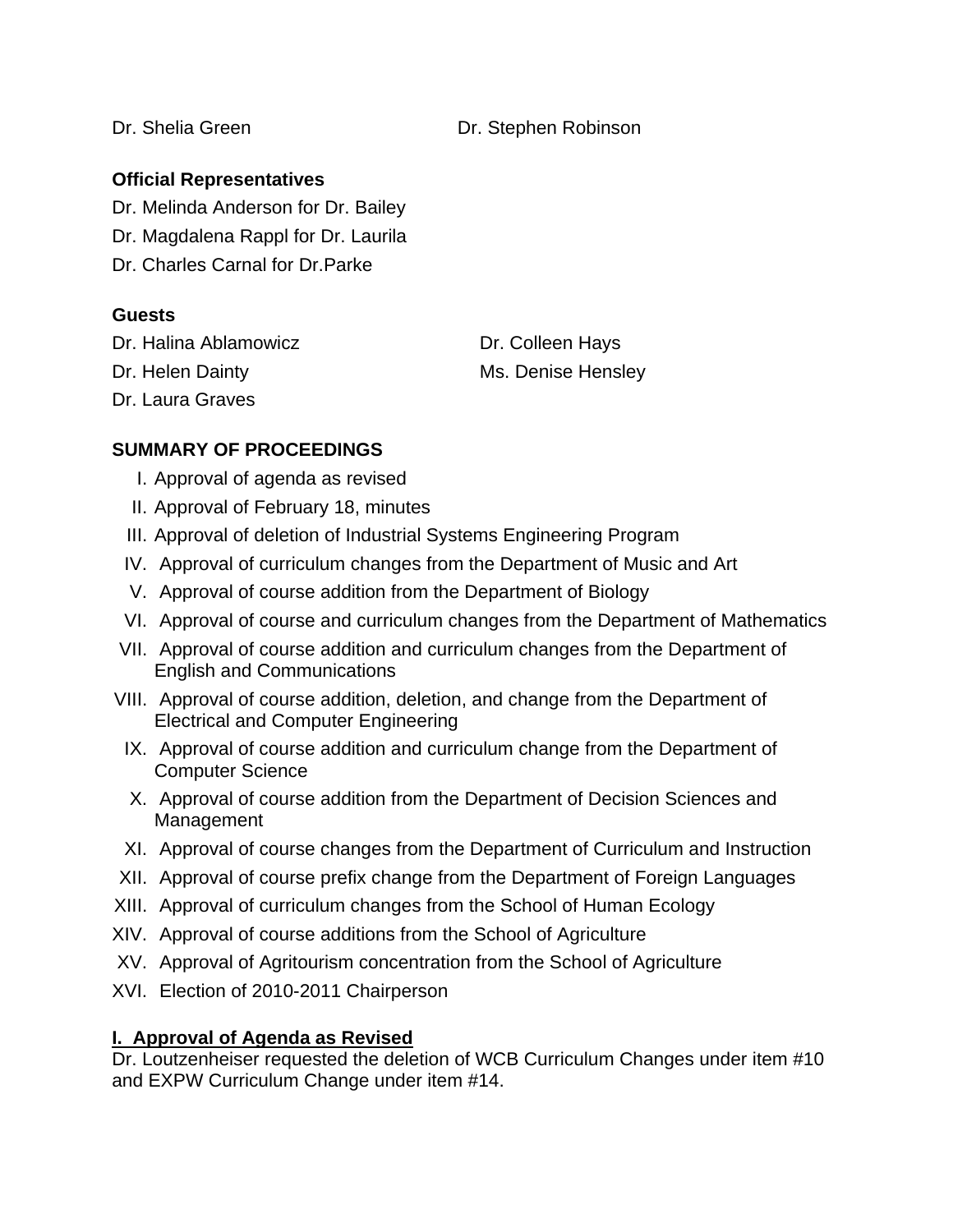**Motion.** Dr. Boles moved to approve the agenda as revised. The motion was seconded by Dr. Stein and carried.

#### **II. Approval of February 18 Minutes**

**Motion.** Dr. Stein moved to approve the February 18 minutes as submitted. The motion was seconded by Dr. Smith and carried.

#### **III. Approval of the Deletion of the Industrial Systems Engineering Program**

In a memorandum dated March 8, 2010, approval was requested for the following:

Deletion:

The Bachelor of Science Degree in Industrial Engineering

**Motion.** Dr. Kemp moved to approve the deletion effective June 30, 2010. The motion was seconded by Dr. Huo and carried.

#### **IV. Approval of Curriculum Changes from the Department of Music and Art**

In a memorandum dated March 15, 2010, approval was requested for the following:

Changes:

| From: | Freshman<br>Year: | <b>MUS 1031</b>           | 1 Cr. |
|-------|-------------------|---------------------------|-------|
|       | Junior<br>Year:   | MUS 1041 or 1 Cr.<br>1051 |       |
|       |                   | MUS 1042 or 1 Cr.<br>1052 |       |
|       | Senior<br>Year:   | MUS 1042 or 1 Cr.<br>1052 |       |
|       |                   | <b>MUS 1071</b>           | 1 Cr. |
| To:   | Freshman<br>Year: | Instrument<br>Class       | 1 Cr. |
|       | Junior Year:      | Instrument<br>Class       | 2 Cr. |
|       | Senior<br>Year:   | Instrument<br>Class       | 2 Cr. |

#### Footnote:

 $3$ Instrument classes, 5 hours. Take MUS 1031, 1041, and 1051, plus two from: 1032 (string students), 1042 (brass and percussion students), 1052 (woodwind and percussion students), 1071 (woodwind, brass, strings, piano and guitar students) or 1081 (piano and guitar students)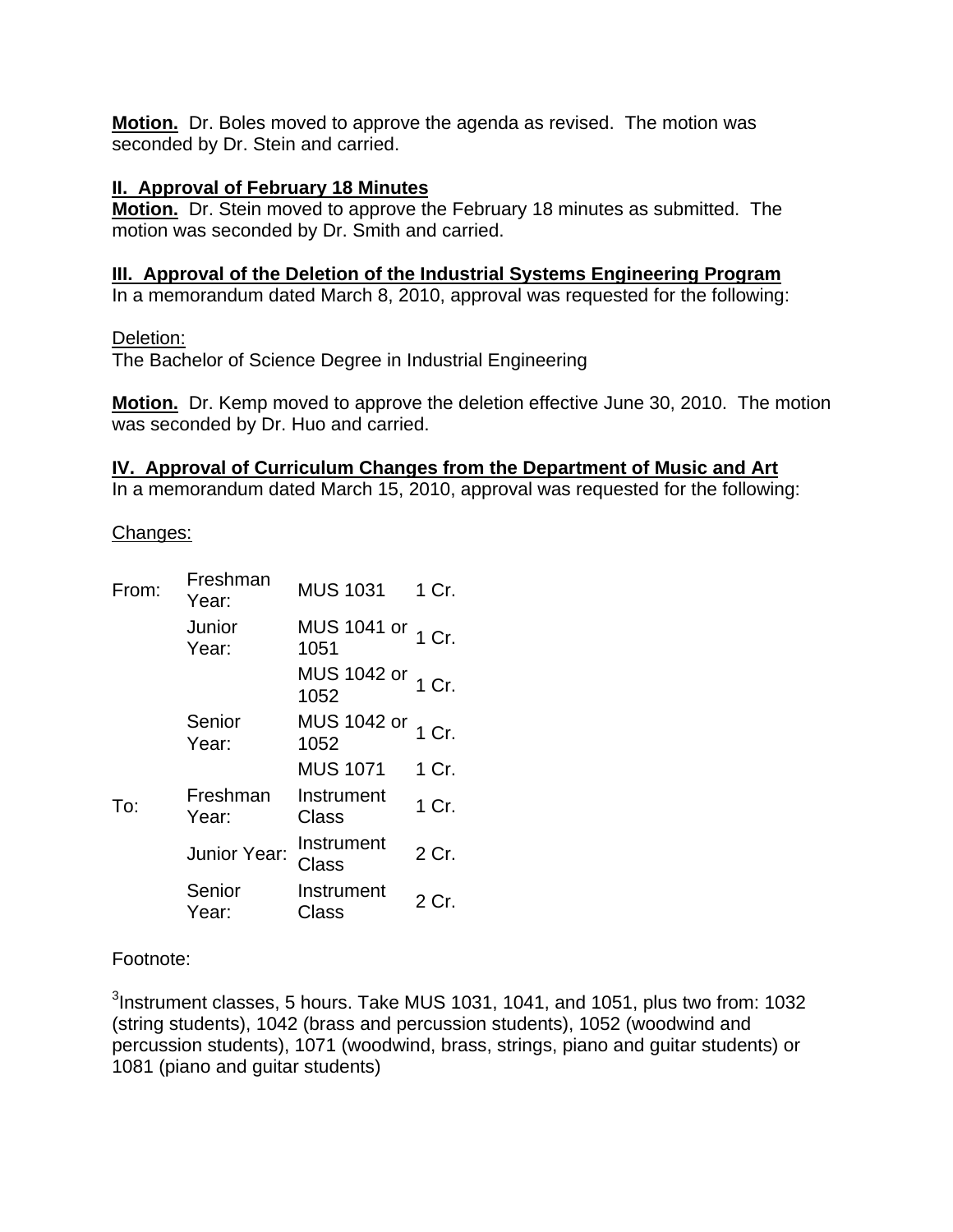**Motion.** Mr. LaBar moved to approve the changes effective Fall 2010. The motion was seconded by Ms. Mannle and carried.

# **V. Approval of Course Addition from the Department of Biology**

In a memorandum dated March 2, 2010, approval was requested for the following:

# Addition:

BIOL 2000 Biological Terminology Lec. 1, Cr. 1

Prerequisite: None. An introduction to biological terminology, including zoological, botanical, ecological, and medical terminology, with an emphasis on developing proficiency with the use of word roots and derivations.

**Motion.** Dr. Combs moved to approve the addition effective Fall 2010. The motion was seconded by Dr. Semmes and carried.

### **VI. Approval of Course and Curriculum Changes from the Department of Mathematics**

In a memorandum dated March 8, 2010, approval was requested for the following:

# Course Changes:

From:

MATH 3510-3520 Modern Algebra I-II Lec. 3-3, Cr. 3-3 Prerequisite: MATH 3510-- "C" or better in MATH 2010 or equivalent, and "C" or better in MATH 3400; MATH 3520--"C" or better in MATH 3510

To:

MATH 4010-4020 Modern Algebra I-II Lec. 3-3, Cr. 3-3 Prerequisite: MATH 4010-- "C" or better in MATH 2010 or equivalent, and "C" or better in MATH 3400; MATH 4020-- "C" or better in MATH 4010

# Curriculum Changes:

- A. Delete the foreign language requirement (currently 6 hours in a single language)
- B. Change the science requirement
	- From: BIOL 1110-1120; or CHEM 1110-1120; or PHYS 2110-2111-2120-2121 BIOL 1010-1020; or BIOL 1110-1120; or CHEM 1010-1020; or CHEM 1110-
	- To: 1120; or PHYS 2110-2111-2120-2121; or GEOL 1040-1045; or ASTR 1010- 1020
- C. Include MATH 3430 (College Geometry) and MATH 4310 (Introduction to Topology) as an approved upper-division sequence in pure mathematics.
- D. Include MATH 4850-4860 (Computational Algebraic Geometry) as an approved upper-division sequence in pure mathematics.
- E. Delete the statement in the requirements for the degree that students not completing MATH 4470-4480 must complete MATH 4120.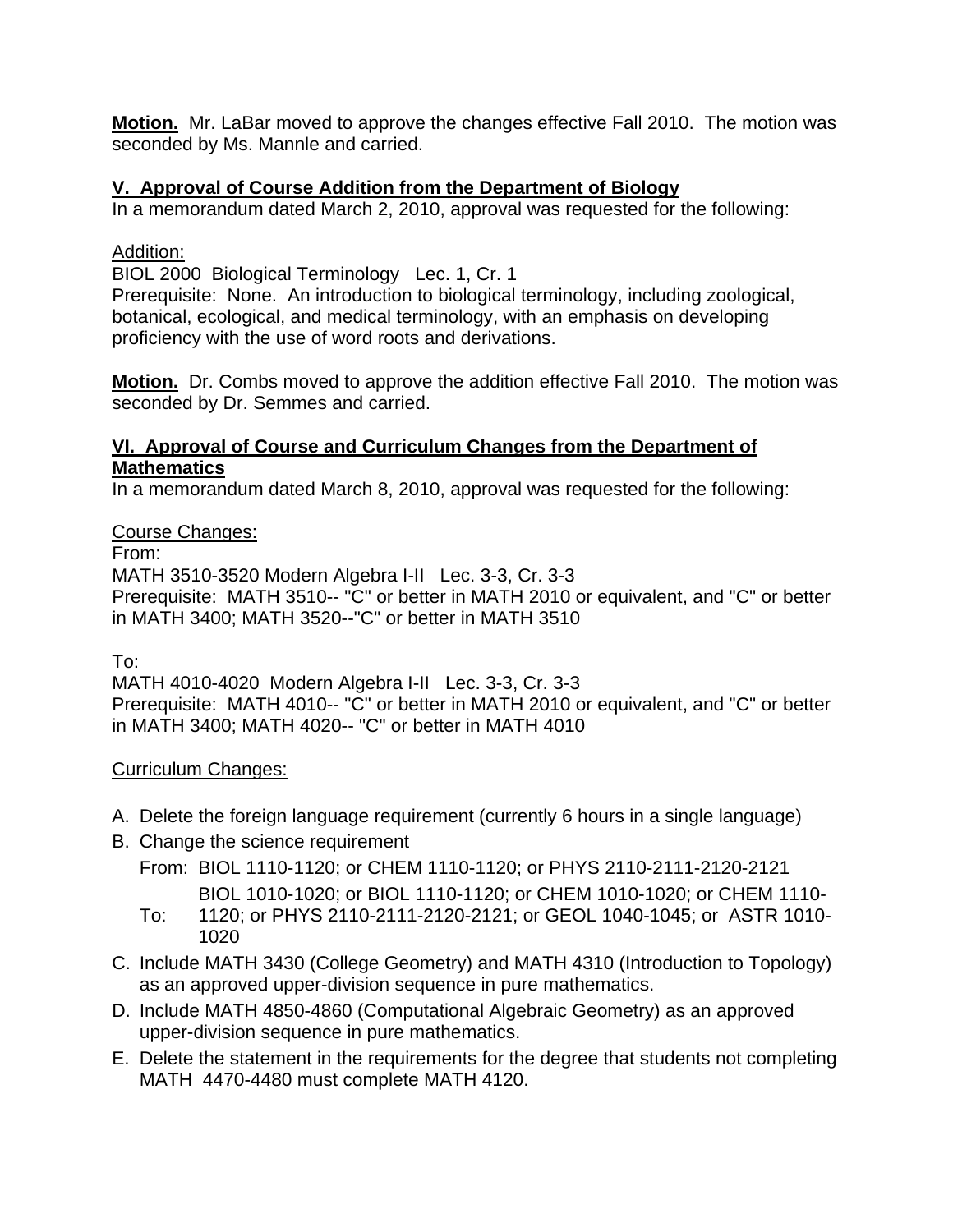F. In the requirements for the major replace the requirement of MATH 3070, 3470, or 4470 with the requirement that MATH 4470 is taken.

**Motion.** Dr. Mills moved to approve the changes effective Fall 2010. The motion was seconded by Dr. Elsawy.

Representing Dr. Laurila, Dr. Hays voiced the Foreign Language Department's concern and opposition to the deletion of the foreign language requirement. After a brief discussion a vote was taken and the motion carried.

#### **VII. Approval of Course Additions and Curriculum Changes from the Department of English and Communications**

In a memorandum dated March 16, 2010, approval was requested for the following:

#### Course Additions:

SPCH 2800 Interviewing Lec. 3, Cr. 3

This course introduces students to the interpersonal communication aspects of the interviewing process. Students will learn the various types of interviews and their purpose. Students will plan and prepare interviews from the roles of the interviewee and interviewer.

SPCH 2000 Communication Practices in Organizations Lec. 3, Cr. 3 This course introduces students to the theories and practices of communication within the work place. It covers various communication settings including interviewing, presentations, group work, meetings, and email.

SPCH 4550 Contemporary American Public Address Lec. 3, Cr. 3 This course covers public oratory from WWII to the present. Students will read some major speeches that marked important social and political events and will examine the speeches' influence on public belief and action.

#### Curriculum Changes:

- A. In the sophomore year add new SPCH 2000in place of SPCH 3130. Move SPCH 3130 to junior year in place of PSY 3300.
- B. In the sophomore year add new SPCH 2800 in place of SPCH 3000. Move SPCH 3000 to junior year in place of PSY 3410.
- C. In the senior year add new SPCH 4550 in place of SPCH 4600.

**Motion.** Dr. Kemp moved to approve the additions and changes effective Fall 2010. The motion was seconded by Dr. Combs and carried.

#### **VIII. Approval of Course Addition, Deletion, and Change from the Department of Electrical and Computer Engineering**

In a memorandum dated March 4, 2010, approval was requested for the following: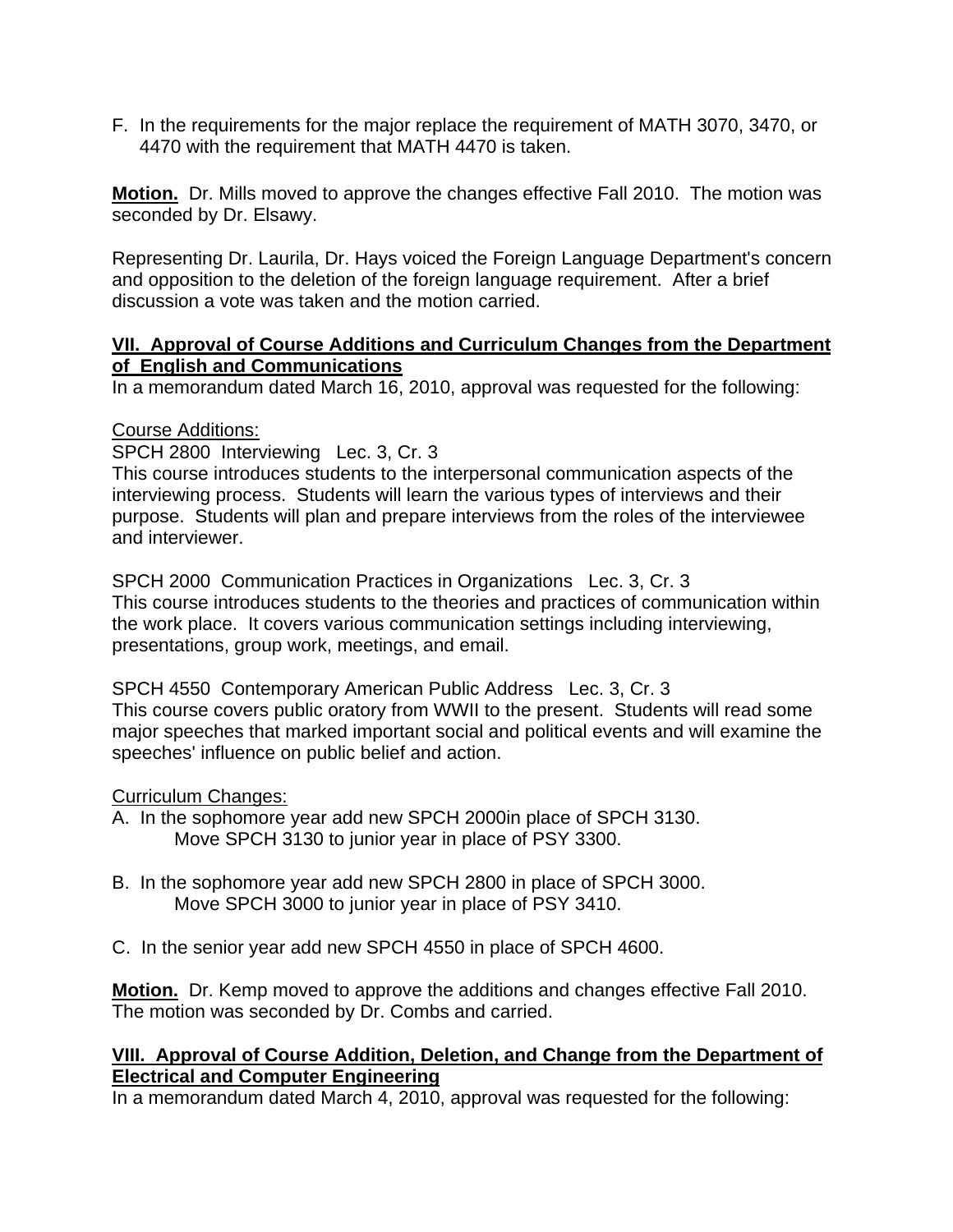#### Course Addition:

ECE 4510 Electromagnetic Fields II Lec. 3, Cr. 3 Prerequisite: ECE 3510. Polarization, Poynting's vector, transmission lines, waveguides, and radiation.

#### Course Deletion: ECE 3520 Electromagnetic Fields II Lec. 3, Cr. 3

#### Course Changes:

From:

ECE 3010 Signals and Systems Lec. 3, Cr. 3

Prerequisites: ECE 2020 and MATH 2120. Signal representation, applications of Fourier series, Fourier transform, Laplace transform and Z-transform in the analysis of circuits and systems.

#### To:

ECE 3010 Signals and Systems Lec. 3, Cr. 3

Prequisites: ECE 2020 and MATH 2120. Time-domain and frequency-domain analysis of signals and systems, applications of Fourier series, Fourier transform, and Laplace transform in circuits and systems; Analog filters.

**Motion.** Dr.Carnal, representing Dr. Parke, moved to approve the addition, deletion, and change effective Fall 2010. The motion was seconded by Dr. Huo and carried.

#### **IX. Approval of Course Addition and Curriculum Change from the Department of Computer Science**

In a memorandum dated March 9, 2010, approval was requested for the following:

#### Course Addition:

CSC 2101 Problem Solving & Computer Programming Lab. Lab. 1, Cr. 1 Prerequisites: None. Co-requisites: CSC 2100. A series of weekly laboratory exercises for developing proficiency in problem solving and computer programming.

#### Curriculum Change:

Add CSC 2101 as a requirement to curricula for both the CSSC concentrations and the CSIT concentration.

**Motion.** Dr. Talbert moved to approve the addition and change effective Fall 2010. The motion was seconded by Dr. Elizandro and carried.

#### **X. Approval of Course Addition from the Department of Decision Sciences and Management**

In a memorandum dated March 17, 2010, approval was requested for the following:

Course Addition:

BMGT 4150 Employment and Labor Law Lec. 3, Cr. 3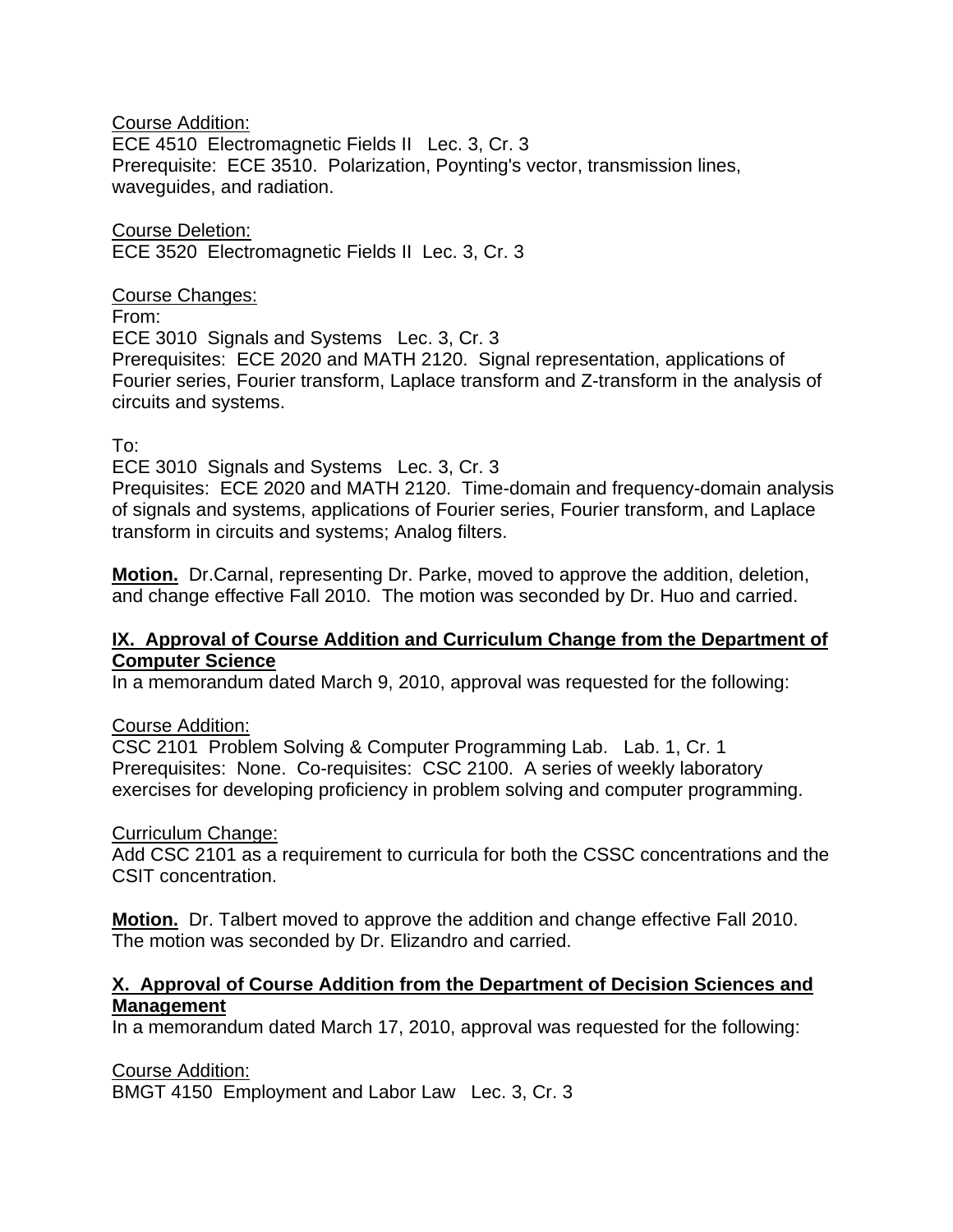Prerequisite: BMGT 3630. An overview of legal issues affecting the employment relationship in business, from a managerial perspective.

**Motion.** Dr. Armstrong moved to approve the addition effective Fall 2010. The motion was seconded by Dr. Talbert and carried.

# **XI. Approval of Course Changes from the Department of Curriculum and Instruction**

In three memorandums dated March 17, 2010, approval was requested for the following:

Memo 1

From:

SPED 4030 Applied Behavior Analysis for Teachers Lec. 3, Cr. 3 Corequisite: SPED 3811

To:

SPED 4030 Applied Behavior Analysis for Teachers Lec. 3, Cr. 3

# Memo 2

From:

SPED 4320 (5320) Assessment Procedures in SPED Lec. 3, Cr. 3 Prerequisite: Full admission to the second level. Corequisite: SPED 3810.

To:

SPED 4320 (5320) Assessment Procedures in SPED Lec. 3, Cr. 3 Prerequisite: Full admission to the second level, SPED 2010 and SPED 2040

Memo 3

From:

SPED 2040 Special Education Procedures & Methods Lec. 3, Cr. 3 Prerequisite: SPEd 2010 or consent of instructor. Corequisite: SPED 2821.

To:

SPED 2040 Special Education Procedures & Methods Lec. 3, Cr. 3 Prerequisite: SPED 2010 or consent of instructor

**Motion.** Dr. Smith moved to approve the changes effective Fall 2010. The motion was seconded by Dr. Jordan and carried.

# **XII. Approval of Prefix Change from the Department of Foreign Languages**

In a memorandum dated March 18, 2010, approval was requested for the following:

Change prefix for the following courses: From: WCB 4980 (Practicum)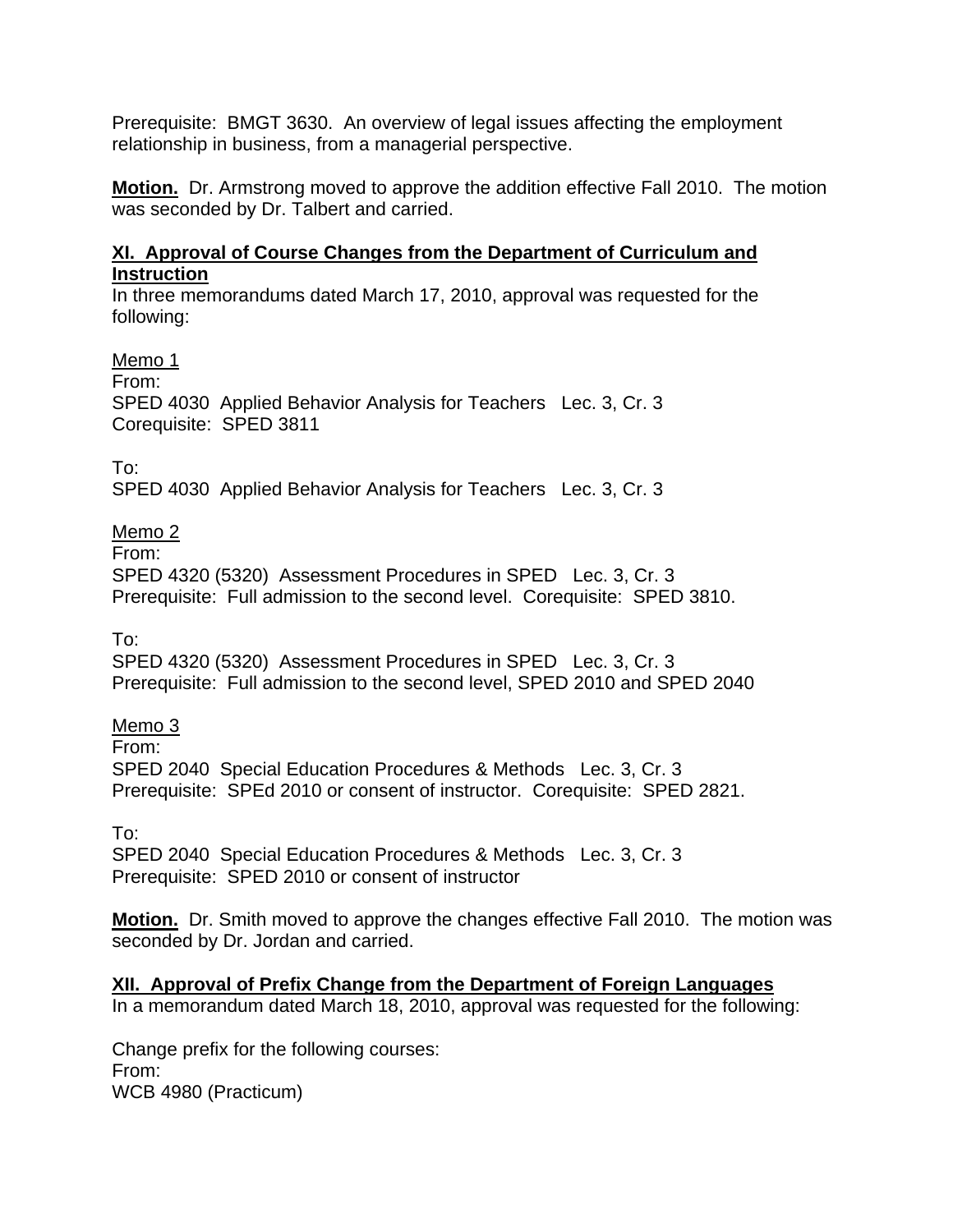Prerequisite: Junior or senior standing; consent of advisor. Semester-long, practical experience with international trade or commerce. Credit assigned by advisor and monitored by the WCB Executive Committee.

To:

#### IBC 4980 Practicum

Prerequisite: Junior or senior standing; consent of advisor. Semester-long, practical experience with international trade or commerce. Credit assigned by advisor and monitored by the IBC Executive Committee.

From:

#### WCB 4990 International Experience

WCB 4990 develops students' understanding and knowledge of business practices in a foreign nation(s). Topics covered include social and cultural differences, national and regional political forces that influence business practices, and the internal economic environment and its impact on marketing, finance, organizational structure, and operations of business in the host country (countries).

To:

#### IBC 4990 International Experience

IBC 4990 develops students' understanding and knowledge of business practices in a foreign nation(s). Topics covered include social and cultural differences, national and regional political forces that influence business practices, and the internal economic environment and its impact on marketing, finance, organizational structure, and operations of business in the host country (countries).

**Motion.** Dr. Rappl, representing Dr. Laurila, moved to approve the prefix changes effective Summer 2010. The motion was seconded by Dr. Roberts and carried.

# **XIII. Approval of Curriculum Changes from the School of Human Ecology**

In a memorandum dated March 16, 2010, approval was requested for the following:

Curriculum Change: Child Development and Family Relations Concentration From:

Electives: 9 credit hours

To: Electives 10 credit hours

EFFECTIVE: 2009/10 ONLY

From: Electives: 10 credit hours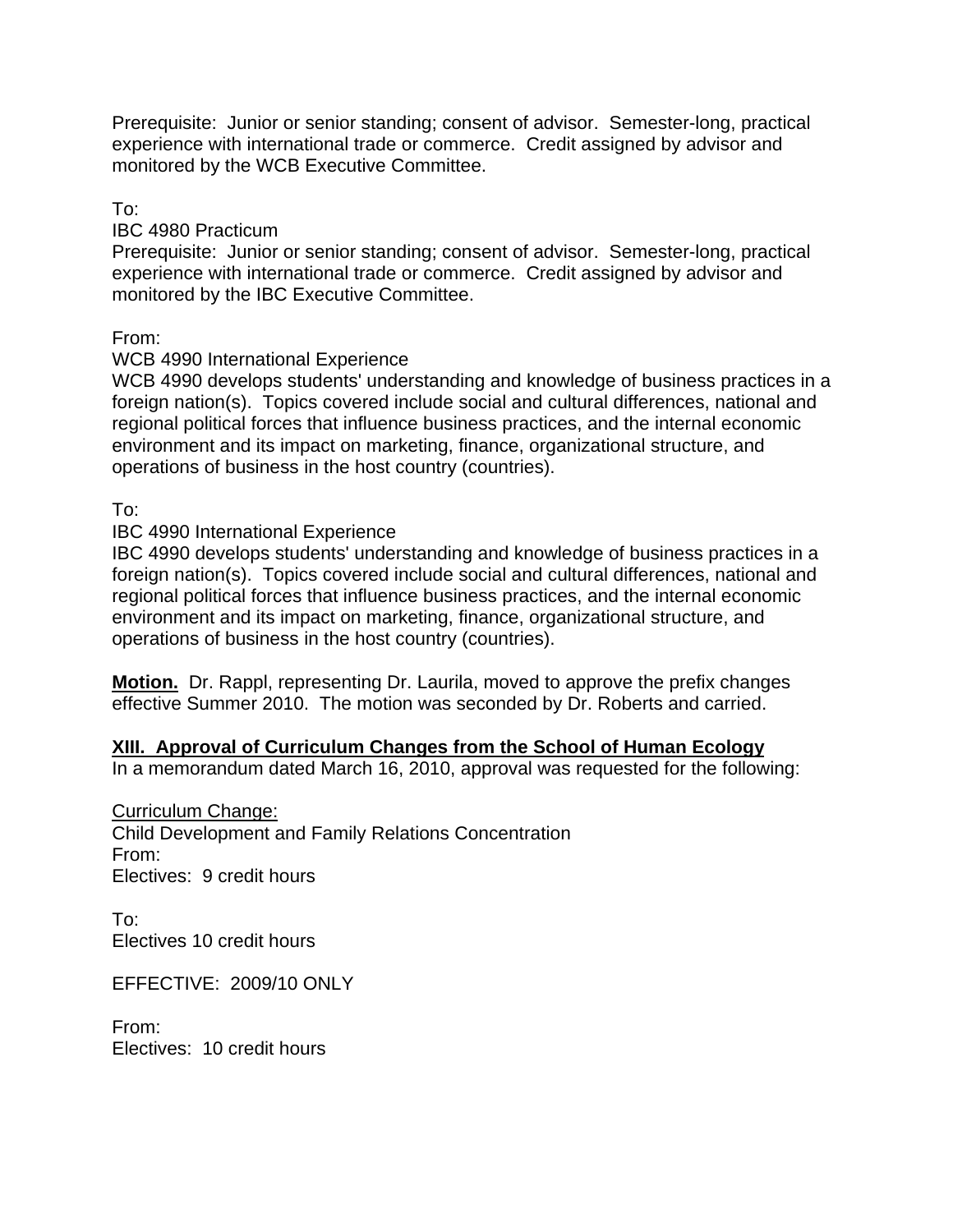To: Electives: 9 credit hours

EFFECTIVE: 2010/11 Catalog

**Motion.** Dr. Anderson, representing Dr. Bailey, moved to approve the changes. The motion was seconded by Dr. Foster and carried.

#### **XIV. Approval of Course Additions and Concentration in Agritourism**

Two memorandums dated March 16, 2010 and TBR Guideline Form A-010 were submitted for approval.

Course Additions:

Memo 1

AGBE 1120 Introduction to Agritourism Lec. 3, Cr. 3

Agritourism has become a tool that has a direct economic impact on farms and surrounding communities. As Middle Tennessee and the Cumberland Region continue to embrace tourism with the desire to maintain traditional lifestyles, this course will delve into ways to blend the best of agriculture, their heritage and the tourism industry. This course will lay the ground work for the Agritourism concentration. Open both to majors and non-majors.

Memo 2

AGBE 3020 Agriculture & Heritage Based Tourism Lec. 3, Cr. 3 In order to understand the connection between agricultural traditions and heritage based tourism, one must understand the importance of resource strategies critical to the preservation and conservation of unique environmental and historical settings. This course will review the historical image of agriculturists and their connection to the land and how this connection ties to heritage based tourism. The course will delve into a variety of topics and methods to increase the importance of this new role awareness.

# TBR Guideline A-010 Form for a New Concentration

**FORM - COVER** (Required for All Proposals)

Please refer to TBR Policy 2:01:01:00 , TBR Guideline A-010, and THEC Policy A1:0 and A1:1 before developing this proposal. A letter of intent must be submitted for any proposal requiring both TBR and THEC approval as the first step, before a proposal is developed. Approval to proceed with the development of a proposal will be provided in writing to the President before a proposal is submitted to TBR for consideration.

# **Sponsoring Institution(s):** Tennessee Tech University

**Proposal:** Adding a concentration to the School of Agriculture

# **Degree Designation [or] Type of Certificate:**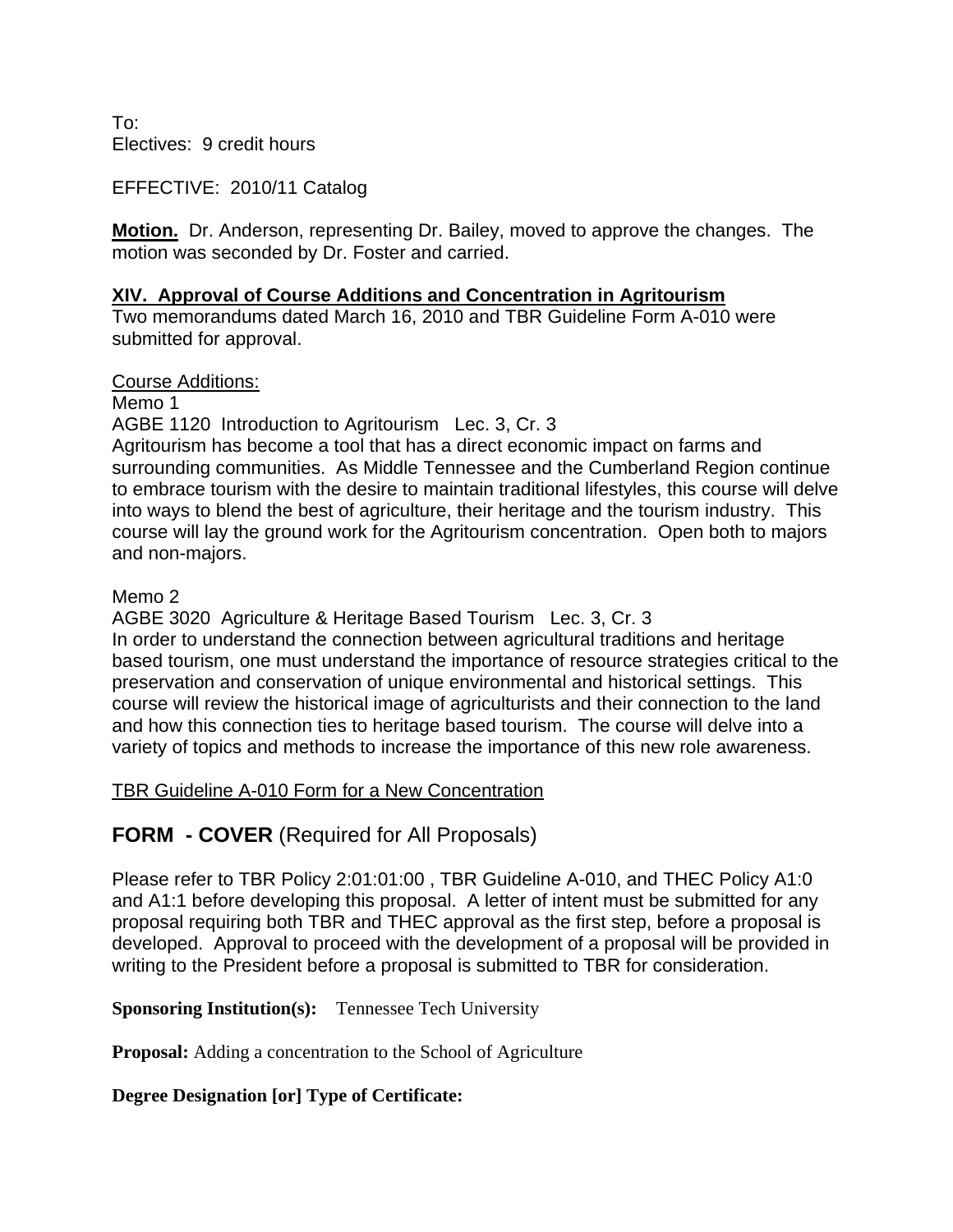| B.S.                       | Agriculture |                                                         |
|----------------------------|-------------|---------------------------------------------------------|
| Formal Degree Abbreviation |             | Title of Proposed Program to be established or impacted |

#### **Concentrations:**

(if applicable)

Agritourism

| <b>Delivery Site(s):</b> | South Hall, Tennessee Tech Campus              |
|--------------------------|------------------------------------------------|
|                          | Shipley Farm, 3 miles north of Tech Campus     |
|                          | Waters Farm, 10 miles south of Tech Campus     |
|                          | Oakley Farm, 24 miles northeast of Tech Campus |

| <b>Proposed CIP Codes:</b> 03.0207 Natural Resource Recreation and Tourism |
|----------------------------------------------------------------------------|
| 01.0102 Agribusiness/Agricultural Business Management                      |

**Proposed Implementation Date**: Fall semester 2010

**Cooperative Partners**: School of Agriculture Faculty & Staff; Tennessee AgriTourism Association; Tennessee Department of Agriculture

| For more information contact: Billye Foster, Director/(931) 732-3012 |           |  |  |  |  |
|----------------------------------------------------------------------|-----------|--|--|--|--|
| Name                                                                 | Telephone |  |  |  |  |
| Institutional Approval:                                              |           |  |  |  |  |

*Signature of President Date*

NOTE: Complete set of TBR forms for Agritourism concentration on file in office of Associate Vice President for Academic Affairs.

There was discussion concerning some of the courses selected for the major field core and the general education core. After some suggested revisions to the curriculum were made, Dr. Loutzenheiser recommended that the concept of the new concentration be approved, thereby, allowing the curriculum to be revised at a later date.

**Motion.** Dr. Foster moved to approve the two new courses and the concept of the Agritourism Concentration. The motion was seconded by Dr. Eisen and carried.

#### **Election of 2010-2011 Chairperson**

Dr. Talbert, representing the nomination committee comprised of himself, Dr. Bailey and Dr. Isbell, presented the nomination of Dr. Raymondo for the 2010-11 chairperson. **Motion.** Dr. Talbert moved to cease nominations and elect Dr. Raymondo by acclamation. The motion was seconded by Ms. Galloway and carried.